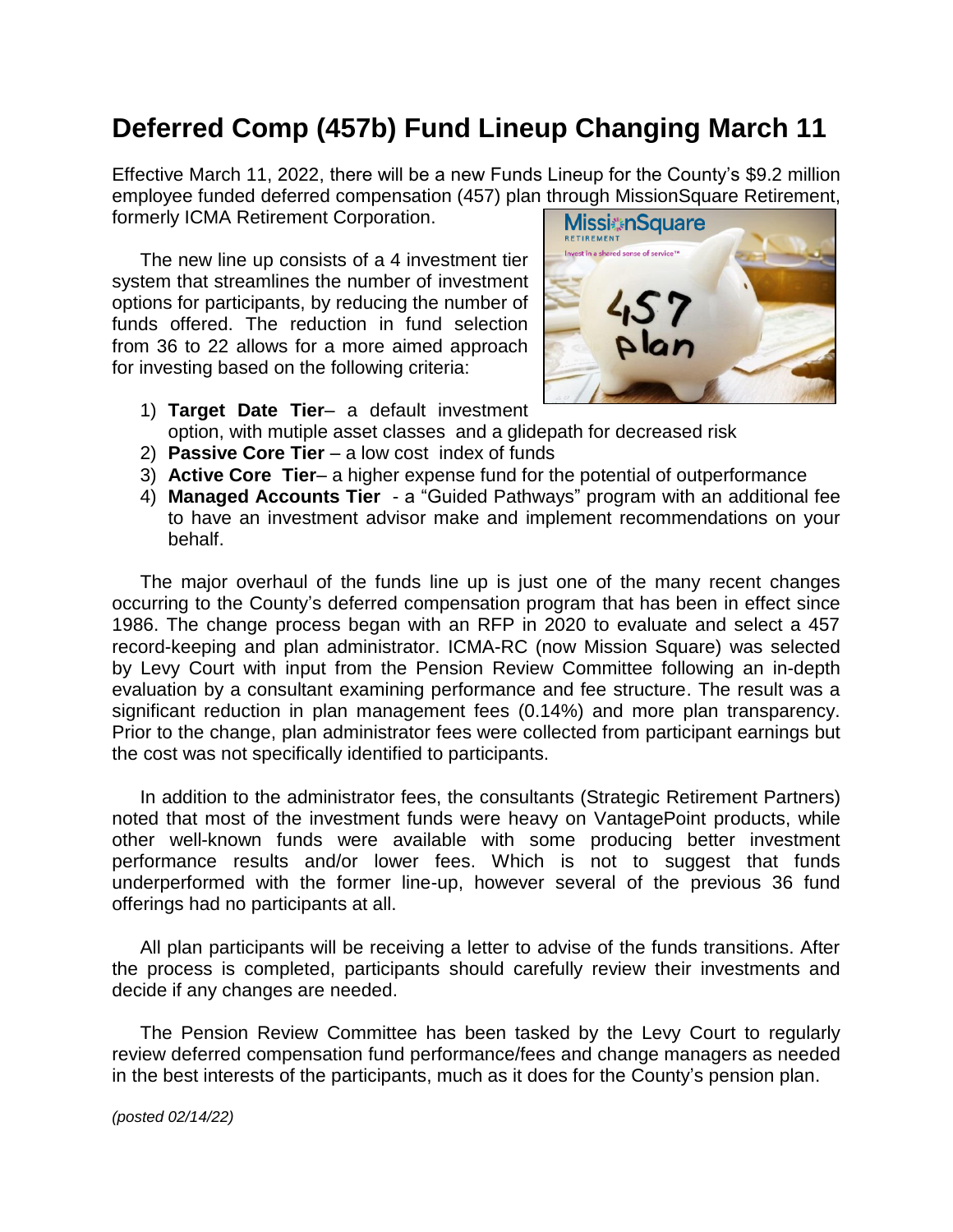

### **Notice of Plan Sponsor Directed Fund Lineup Change**

### *Attention: Kent County has directed MissionSquare Retirement to make the following changes to your plan's investment lineup on or about March 11, 2022.*

#### **Fund Additions**

After the close of business on Friday, March 11, 2022, the funds listed below will be available for investment. For additional information on your new funds, please review the fund performance sheets enclosed.

| <b>Fund Name</b>                                          | <b>Ticker</b> |
|-----------------------------------------------------------|---------------|
| Age-Appropriate MissionSquare Retirement Target Date Fund | N/A           |
| MissionSquare Retirement Target 2015 Fund R3              | 92210F711     |
| MissionSquare Retirement Target 2020 Fund R3              | 92210F653     |
| MissionSquare Retirement Target 2025 Fund R3              | 92210F596     |
| MissionSquare Retirement Target 2030 Fund R3              | 92210F547     |
| MissionSquare Retirement Target 2035 Fund R3              | 92210F489     |
| MissionSquare Retirement Target 2040 Fund R3              | 92210F430     |
| MissionSquare Retirement Target 2045 Fund R3              | 92210F372     |
| MissionSquare Retirement Target 2050 Fund R3              | 92210F323     |
| MissionSquare Retirement Target 2055 Fund R3              | 92210J333     |
| MissionSquare Retirement Target 2060 Fund R3              | 92211B792     |
| MissionSquare Retirement Target Income Fund R3            | 92210F828     |
| Fidelity U.S Bond Index                                   | <b>FXNAX</b>  |
| Fidelity Total International Index                        | <b>FTIHX</b>  |
| Fidelity 500 Index                                        | <b>FXAIX</b>  |
| <b>Fidelity Small Cap Index</b>                           | <b>FSSNX</b>  |
| MissionSquare PLUS Fund R10                               | 92208J709     |
| Baird Aggregate Bond Class Institutional                  | <b>BAGIX</b>  |
| Cohen & Steers Institutional Realty Shares Fund           | <b>CSRIX</b>  |
| Hartford International Opportunities Fund Class R6        | <b>IHOVX</b>  |
| T. Rowe Price U.S Equity Research Fund I                  | <b>PCCOX</b>  |
| Hartford Schroders US MidCap Opps Class SDR               | <b>SMDRX</b>  |
| Boston Trust Walden Small Cap Fund                        | <b>BOSOX</b>  |
| Fidelity Mid Cap Index Fund                               | <b>FSMDX</b>  |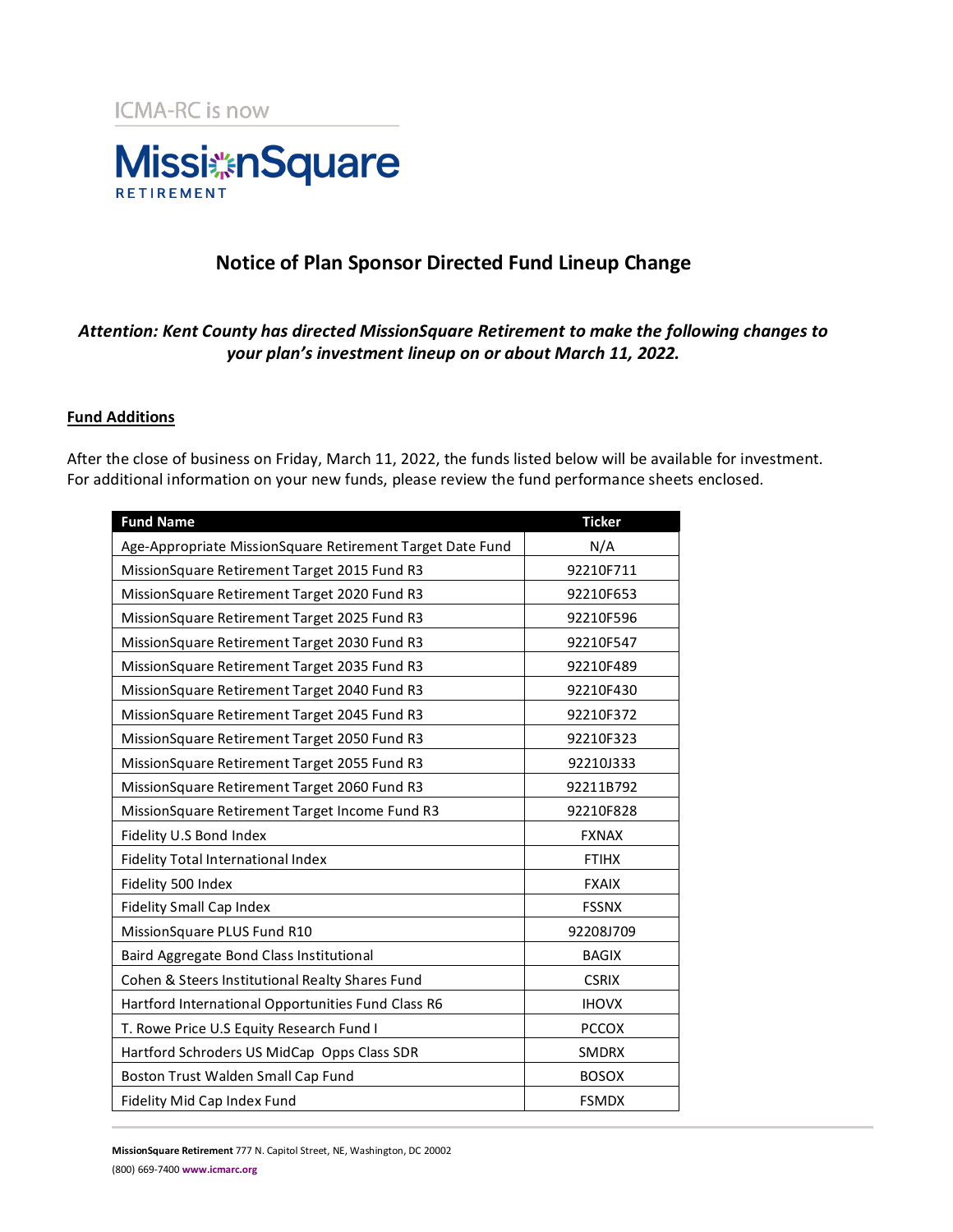**ICMA-RC is now** 



### **Fund Transfer**

After the close of business on Friday, March 11, 2022*,* the funds listed in the table below are scheduled to close and the existing fund balances and future contributions will be automatically transferred to the replacement funds shown below. If you have assets in the closing funds and you do not want them transferred as shown, you must transfer the fund balance and change your allocations before market close (typically 4:00 pm Eastern) Friday, March 11, 2022.

| <b>Closing Fund Name</b>        | <b>Ticker</b> | <b>Action</b> | <b>Replacement Fund Name</b>                 | <b>Ticker</b> |
|---------------------------------|---------------|---------------|----------------------------------------------|---------------|
|                                 |               | >>            | Age-Appropriate MissionSquare Retirement     |               |
| MSQ Puritan <sup>®</sup> Fund   | <b>FPURX</b>  |               | <b>Target Date Fund</b>                      | N/A           |
| MissionSquare Model Portfolio   |               | >>            | Age-Appropriate MissionSquare Retirement     |               |
| <b>Conservative Growth Fund</b> | 92210F273     |               | <b>Target Date Fund</b>                      | N/A           |
| MissionSquare Model Portfolio   |               | $>>>$         | Age-Appropriate MissionSquare Retirement     |               |
| Long-Term Growth Fund           | 92210J101     |               | <b>Target Date Fund</b>                      | N/A           |
| MissionSquare Model Portfolio   |               | $>>>$         | Age-Appropriate MissionSquare Retirement     |               |
| <b>Traditional Growth Fund</b>  | 92210F224     |               | <b>Target Date Fund</b>                      | N/A           |
| MissionSquare Retirement Target |               | >>            |                                              |               |
| 2015 Fund R1                    | 92210F729     |               | MissionSquare Retirement Target 2015 Fund R3 | 92210F711     |
| MissionSquare Retirement Target |               | >>            |                                              |               |
| 2020 Fund R1                    | 92210F661     |               | MissionSquare Retirement Target 2020 Fund R3 | 92210F653     |
| MissionSquare Retirement Target |               | $>>>$         |                                              |               |
| 2025 Fund R1                    | 92210F612     |               | MissionSquare Retirement Target 2025 Fund R3 | 92210F596     |
| MissionSquare Retirement Target |               | >>            |                                              |               |
| 2030 Fund R1                    | 92210F554     |               | MissionSquare Retirement Target 2030 Fund R3 | 92210F547     |
| MissionSquare Retirement Target |               | >>            |                                              |               |
| 2035 Fund R1                    | 92210F497     |               | MissionSquare Retirement Target 2035 Fund R3 | 92210F489     |
| MissionSquare Retirement Target |               | >>>           |                                              |               |
| 2040 Fund R1                    | 92210F448     |               | MissionSquare Retirement Target 2040 Fund R3 | 92210F430     |
| MissionSquare Retirement Target |               | $>>>$         |                                              |               |
| 2045 Fund R1                    | 92210F380     |               | MissionSquare Retirement Target 2045 Fund R3 | 92210F372     |
| MissionSquare Retirement Target |               | >>            |                                              |               |
| 2050 Fund R1                    | 92210F331     |               | MissionSquare Retirement Target 2050 Fund R3 | 92210F323     |
| MissionSquare Retirement Target |               | >>            |                                              |               |
| 2055 Fund R1                    | 92210J341     |               | MissionSquare Retirement Target 2055 Fund R3 | 92210J333     |
| MissionSquare Retirement Target |               | $>>>$         |                                              |               |
| 2060 Fund R1                    | 92211B818     |               | MissionSquare Retirement Target 2060 Fund R3 | 92211B792     |
| MissionSquare Retirement Target |               | $>>>$         | MissionSquare Retirement Target Income Fund  |               |
| Income Fund R1                  | 92210F836     |               | R <sub>3</sub>                               | 92210F828     |
| MissionSquare Core Bond Index   |               | >>            |                                              |               |
| Fund                            | 92210F109     |               | Fidelity U.S Bond Index                      | <b>FXNAX</b>  |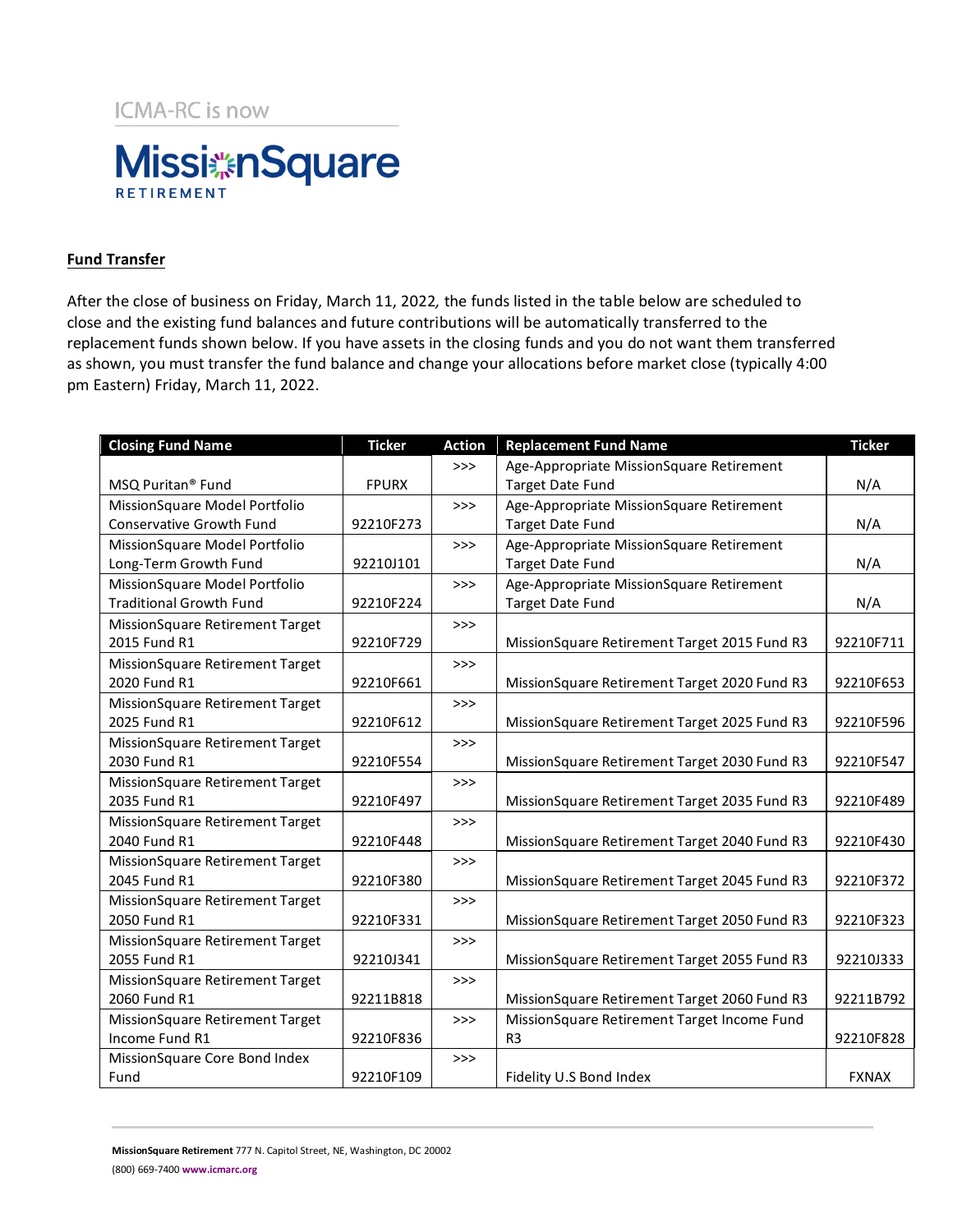## ICMA-RC is now

# **Missi** an Square RETIREMENT

| MissionSquare Overseas Equity                                     |              | >>>   |                                                                   |              |
|-------------------------------------------------------------------|--------------|-------|-------------------------------------------------------------------|--------------|
| <b>Index Fund</b>                                                 | 92210J432    |       | Fidelity Total International Index                                | <b>FTIHX</b> |
| MissionSquare 500 Stock Index                                     |              | $>>>$ |                                                                   |              |
| Fund                                                              | 92210J812    |       | Fidelity 500 Index                                                | <b>FXAIX</b> |
| MissionSquare Broad Market Index                                  |              | >>    |                                                                   |              |
| Fund                                                              | 92210J721    |       | Fidelity 500 Index                                                | <b>FXAIX</b> |
| MissionSquare Mid/Small Company                                   |              | >>    |                                                                   |              |
| <b>Index Fund</b>                                                 | 92210J572    |       | Fidelity Small Cap Index                                          | <b>FSSNX</b> |
| MissionSquare Retirement                                          |              | >>    |                                                                   |              |
| IncomeAdvantage Fund                                              | 74440A670    |       | MissionSquare PLUS Fund R10                                       | 92208J709    |
| MissionSquare PLUS Fund R1                                        | 92208J105    | >>    | MissionSquare PLUS Fund R10                                       | 92208J709    |
| MSQ Cash Management Fund                                          | <b>FCGXX</b> | >>>   | MissionSquare PLUS Fund R10                                       | 92208J709    |
| MissionSquare Inflation Focused                                   |              | >>    |                                                                   |              |
| Fund                                                              | 92210F885    |       | Baird Aggregate Bond Class Institutional                          | <b>BAGIX</b> |
| MSQ PIMCO High Yield Fund                                         | PHYAX        | >>    | Baird Aggregate Bond Class Institutional                          | <b>BAGIX</b> |
| MSQ Western Asset Core Plus Bond                                  |              | >>    |                                                                   |              |
| Fund                                                              | <b>WACPX</b> |       | Baird Aggregate Bond Class Institutional                          | <b>BAGIX</b> |
| MSQ Cohen & Steers Realty Shares                                  |              | >>    |                                                                   |              |
| Fund R1                                                           | <b>CSRSX</b> |       | Cohen & Steers Institutional Realty Shares Fund                   | <b>CSRIX</b> |
|                                                                   |              | >>    | Hartford International Opportunities Fund Class                   |              |
| MissionSquare International Fund                                  | 92210J390    |       | R <sub>6</sub>                                                    | <b>IHOVX</b> |
|                                                                   |              | >>    | Hartford International Opportunities Fund Class                   |              |
| MSQ Diversified International Fund                                | <b>FDIVX</b> |       | R <sub>6</sub>                                                    | <b>IHOVX</b> |
| <b>MissionSquare Emerging Markets</b>                             |              | >>    | Hartford International Opportunities Fund Class                   |              |
| Fund                                                              | 92210J283    |       | R6                                                                | <b>IHOVX</b> |
| MissionSquare Model Portfolio<br><b>Global Equity Growth Fund</b> | 92210J606    | >>    | Hartford International Opportunities Fund Class<br>R <sub>6</sub> | <b>IHOVX</b> |
| MissionSquare Growth & Income                                     |              | $>>>$ |                                                                   |              |
| Fund                                                              | 92210J770    |       | T. Rowe Price U.S Equity Research Fund I                          | <b>PCCOX</b> |
|                                                                   |              | >>>   |                                                                   |              |
| MissionSquare Equity Income Fund                                  | 92210J861    |       | T. Rowe Price U.S Equity Research Fund I                          | <b>PCCOX</b> |
| MissionSquare Growth Fund                                         | 92210J689    | >>>   | T. Rowe Price U.S Equity Research Fund I                          | <b>PCCOX</b> |
| MSQ Contrafund®                                                   | <b>FCNTX</b> | $>>>$ | T. Rowe Price U.S Equity Research Fund I                          | PCCOX        |
| MSQ Invesco Discovery Fund                                        | <b>ODIYX</b> | >>>   | T. Rowe Price U.S Equity Research Fund I                          | <b>PCCOX</b> |
| MSQ Invesco Main Street Fund                                      | MIGYX        | $>>>$ | T. Rowe Price U.S Equity Research Fund I                          | <b>PCCOX</b> |
| MSQ MFS® Value Fund                                               | MEIJX        | >>>   | T. Rowe Price U.S Equity Research Fund I                          | <b>PCCOX</b> |
| MSQ Parnassus Core Equity Fund                                    | PRBLX        | $>>>$ | T. Rowe Price U.S Equity Research Fund I                          | <b>PCCOX</b> |
| MSQ T Rowe Price® Growth Stock                                    |              | >>>   |                                                                   |              |
| Fund                                                              | TRSAX        |       | T. Rowe Price U.S Equity Research Fund I                          | <b>PCCOX</b> |
| MSQ Blackrock Equity Dividend                                     |              | >>>   |                                                                   |              |
| Fund                                                              | <b>MADVX</b> |       | T. Rowe Price U.S Equity Research Fund I                          | <b>PCCOX</b> |